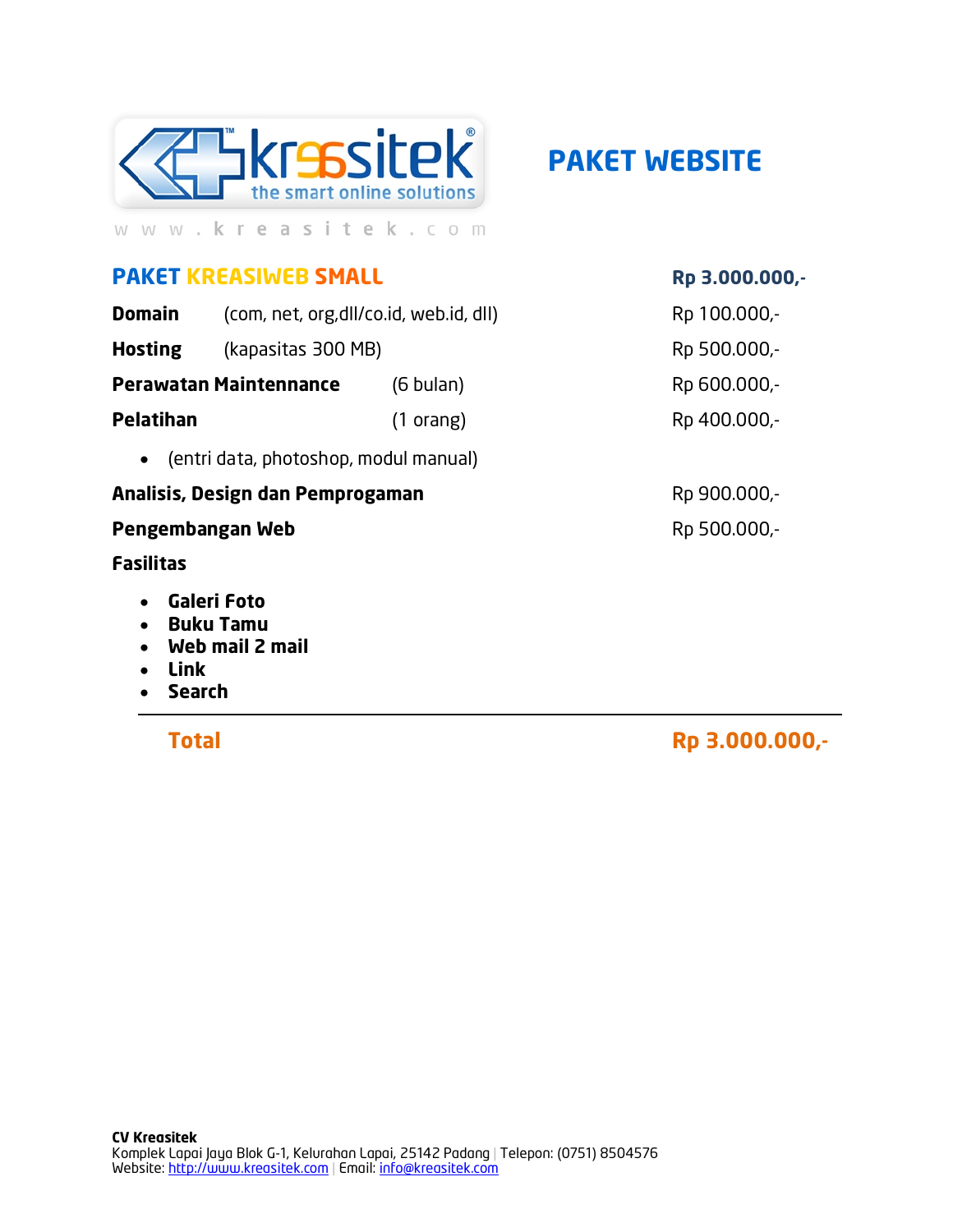

## **PAKET KREASIWEB MEDIUM**

Rp 6.000.000,-

| Total                                                                                                    |                                                                                        |           |    | Rp 6.000.000,-               |  |  |
|----------------------------------------------------------------------------------------------------------|----------------------------------------------------------------------------------------|-----------|----|------------------------------|--|--|
| $\bullet$<br>$\bullet$<br>Link<br>$\bullet$<br><b>Search</b><br><b>Polling</b><br>$\bullet$<br>$\bullet$ | <b>Galeri Foto</b><br><b>Buku Tamu</b><br>Web mail 10 mail<br><b>Banner Management</b> |           |    | Rp 200.000,-<br>Rp 200.000,- |  |  |
| <b>Fasilitas</b>                                                                                         |                                                                                        |           |    |                              |  |  |
| Pengembangan Web                                                                                         |                                                                                        |           | Rp | 700.000,-                    |  |  |
| Analisis, Design gift, dan Pemprogaman                                                                   |                                                                                        |           |    | Rp 2.000.000,-               |  |  |
| $\bullet$                                                                                                | (entri data, photoshop, modul manual)                                                  |           |    |                              |  |  |
| <b>Pelatihan</b>                                                                                         |                                                                                        | (3 orang) |    | Rp 1.200.000,-               |  |  |
| <b>Perawatan Maintennance</b>                                                                            |                                                                                        | (9 bulan) | Rp | 800.000,-                    |  |  |
| <b>Hosting</b>                                                                                           | (kapasitas 500 MB)                                                                     |           | Rp | 800.000,-                    |  |  |
| <b>Domain</b>                                                                                            | (com, net, org, dll/co.id, web.id, dll)                                                |           | Rp | $100.000 -$                  |  |  |

**CV Kreasitek** Komplek Lapai Jaya Blok G-1, Kelurahan Lapai, 25142 Padang | Telepon: (0751) 8504576<br>Website: http://www.kreasitek.com | Email: <u>info@kreasitek.com</u>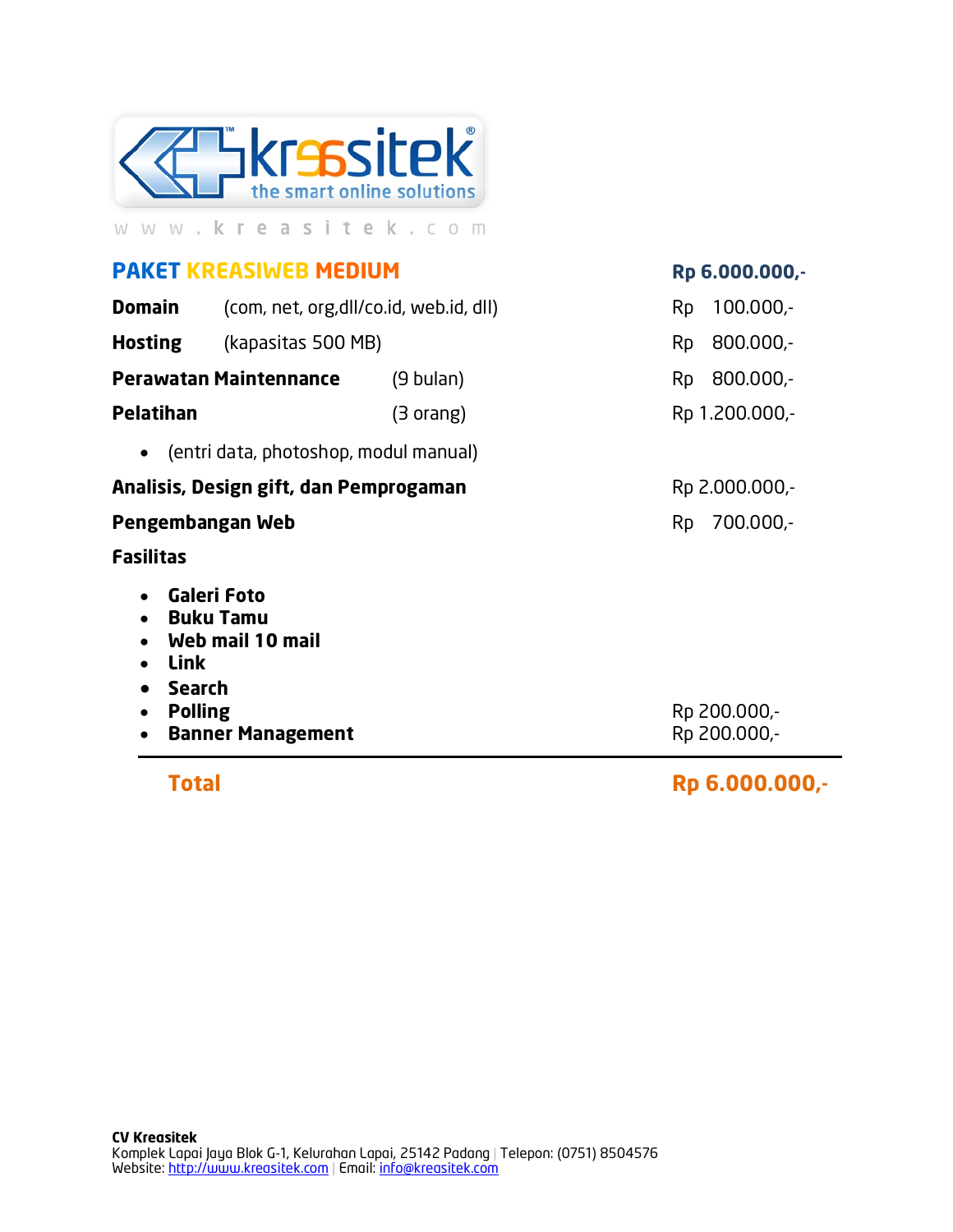

## **PAKET KREASIWEB PREMIUM**

| <b>Domain</b>                                                                                     | (com, net, org, dll/co.id, web.id, dll)            |                      |                               | $100.000 -$                         |
|---------------------------------------------------------------------------------------------------|----------------------------------------------------|----------------------|-------------------------------|-------------------------------------|
| <b>Hosting</b>                                                                                    | (kapasitas 1 GB)                                   |                      |                               | Rp 1.000.000,-                      |
| <b>Perawatan Maintennance</b>                                                                     |                                                    | $(12 \text{ bulan})$ |                               | Rp 1.000.000,-                      |
| <b>Pelatihan</b>                                                                                  |                                                    | (unlimited)          |                               | Rp 2.000.000,-                      |
|                                                                                                   | • (entri data, photoshop, modul manual)            |                      |                               |                                     |
| Analisis, Design Flash dan Pemprogaman                                                            |                                                    |                      | <b>Rp</b>                     | $900.000 -$                         |
| Pengembangan Web                                                                                  |                                                    |                      | Rp 3.600.000,-                |                                     |
| <b>Fasilitas</b>                                                                                  |                                                    |                      |                               |                                     |
| Galeri Foto<br>$\blacksquare$<br><b>Buku Tamu</b><br>п<br><b>Links</b><br>п<br><b>Search</b><br>п | Web mail 2 mail                                    |                      |                               |                                     |
| <b>Polling</b><br>٠<br>٠<br>п                                                                     | <b>Banner Management</b><br><b>Video Streaming</b> |                      | Rp.<br><b>Rp</b><br><b>Rp</b> | 200.000,-<br>200.000,-<br>500.000,- |
| п                                                                                                 | Web versi mobile                                   |                      | <b>Rp</b>                     | $500.000 -$                         |

**Total** 

Rp 10.000.000,-

Rp 10.000.000,-